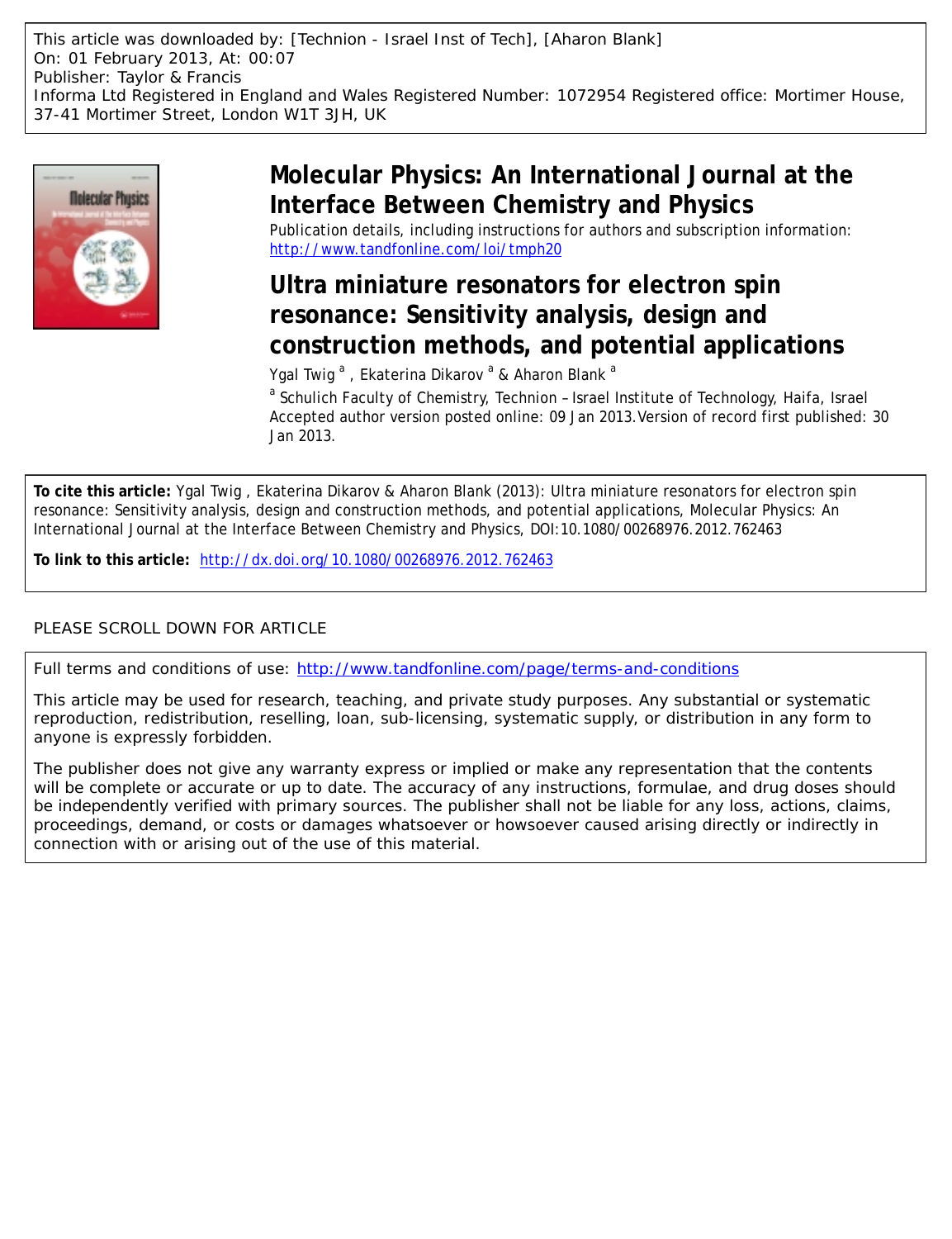

### **Ultra miniature resonators for electron spin resonance: Sensitivity analysis, design and construction methods, and potential applications**

Ygal Twig, Ekaterina Dikarov and Aharon Blank<sup>∗</sup>

*Schulich Faculty of Chemistry, Technion – Israel Institute of Technology, Haifa 32000, Israel*

(*Received 6 November 2012; final version received 20 December 2012*)

This paper describes a recently developed new family of miniature surface resonators, used for electron spin resonance spectroscopy and imaging. The first part of the paper provides a detailed description of the operational principles of the surface resonators. It also includes sensitivity analysis for a variety of configurations with inner dimensions ranging from 150  $\mu$ m down to 2  $\mu$ m, operating at the Ku, Q, and W frequency bands. Most of the data presented here is based on theoretical predictions; however, some of it is accompanied by experiential results for verification. The second part of the paper describes a new type of double-surface microresonator and its production method. This new configuration enables an efficient coupling of the microwave energy from millimetre-sized microstrip lines to micron structures even at relatively low frequencies. The resonator is analysed both theoretically and experimentally – exhibiting ultra-high spin sensitivity. The conclusion of the two parts of the paper is that micron-scale surface microresonators may achieve spin sensitivity of a few thousands of spins in one second of acquisition time for special samples, such as phosphorous-doped <sup>28</sup>Si, at cryogenic temperatures. However, further miniaturization below 1–2 microns does not seem to be beneficial, sensitivity-wise. In addition to their high spin sensitivity, these resonators have a huge conversion factor, reaching in some cases to more than 500–1000 G of microwave magnetic field with input power of 1 W. Some possible applications of these unique capabilities are also described herein.

**Keywords:** EPR; ESR; microresonators; imaging; sensitivity

#### **1. Introduction**

Many of the problems in contemporary physical science require the observation and manipulation of a small number of electron spins, ideally even one single spin. To name just a few: (a) paramagnetic defects, impurities and dopants in semiconductors affecting solar cells and electronic devices' properties [1]; (b) small numbers of spin-labelled macromolecules used for *in-cellular* structural biology studies [2]; (c) spintronic systems [3]; and (d) electron spin-based quantum computing devices [4]. These and other similar challenges can potentially be addressed by high-sensitivity electron spin resonance (ESR) spectroscopy and imaging techniques [5]. Recent work has shown that drastically reducing the resonator's size (while trying to maintain its quality factor, *Q*, at reasonable high values) is a good approach to improving spin sensitivity [6–8]. As a result, unique types of surface loop-gap microresonators with an inner diameter as small as  $\sim$ 20  $\mu$ m were developed [9]. Recently, these structures achieved state-of-the-art electron spin sensitivity of  $\sim$ 10<sup>4</sup> spins for >1 hour of averaging time using a unique sample of P-doped <sup>28</sup>Si, at static fields of  $∼0.5$  T and cryogenic temperatures [10].

In the present work we show that by further reducing the size of the resonators and working at higher static fields, it is possible to push further the spin sensitivity capabilities of induction-detection ESR. However, we found that there is a practical limit to this size reduction (at a given frequency of operation), mainly due to issues of efficient coupling of the microwave (MW) signal in/out of the resonator. This was resolved here to some extent by employing a new doublesided resonator design.

In the following pages, we first present a general theoretical analysis that discusses the relevant factors affecting the spin sensitivity of surface loop-gap microresonators, such as their physical size, operating temperature, and the static magnetic field. Some theoretical predictions are given for specific representative resonator configurations at Ku-, Q-, and W-band frequencies (∼16, 34 and 95 GHz). Whenever possible, the theoretical predictions are compared to the available experimental data. Following this, we provide a detailed description and some experimental data regarding our so-called 'third-generation surface resonators' that are double-sided and thus allow coupling to very small structures. (The 'first' and 'second' generations were described in Refs. [11] and [9], respectively.)

### **2. Surface loop-gap microresonators – general sensitivity analysis**

In this section we will provide a detailed analysis of the sensitivity of surface loop-gap microresonators [9–11] as

<sup>∗</sup>Corresponding author. Email: ab359@tx.technion.ac.il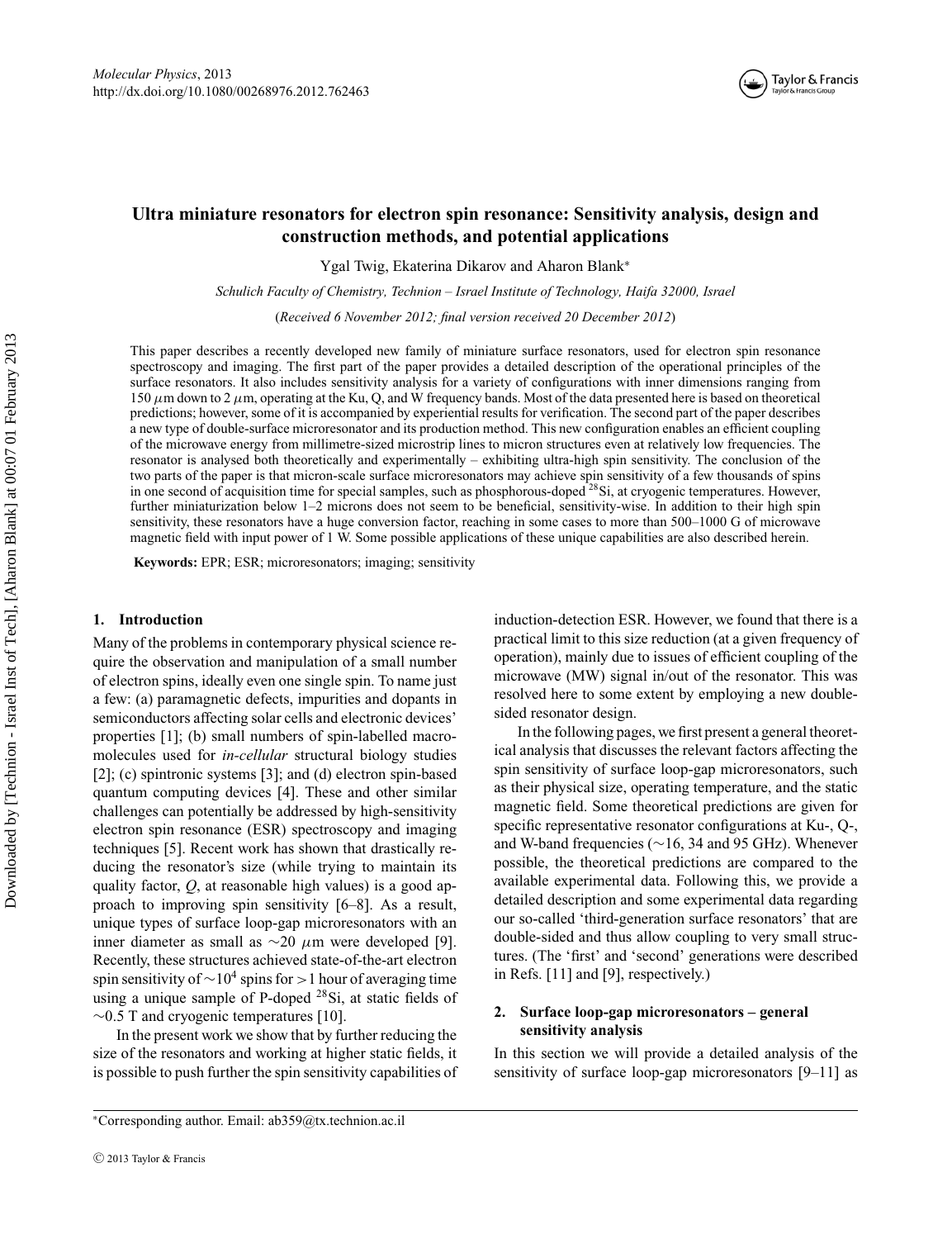a function of their dimensions, resonance frequency, and temperature of operation. It should be noted that a somewhat similar treatment was presented in the past in the context of **purely dielectric ring resonators** [7,12]. The previous multi-frequency sensitivity analysis was verified by our room temperature experiments at frequencies of ∼9, 17, and up to 35 GHz [5,13]. However, many unknowns regarding low-temperature operation conditions, such as actual experimental noise and the spins' relaxation times, made the previous analysis too optimistic at cryogenic temperatures. Furthermore, the dimensions of dielectric resonators (unlike metallic surface resonator) are dictated by the materials' permittivity and the required resonance frequency, which facilitate the use of analytical methods to reach closed-form expressions. In addition, the quality factor of the high permittivity dielectrics degrades quickly as a function of frequency, which makes these materials unattractive for use at frequencies above ∼35–60 GHz. It is therefore evident that a fresh analysis, focusing on the new configuration of surface loop-gap microresonators, is warranted. This analysis will be based on numerical calculations of resonator properties as well as recent experimental results and relaxation times measured at various temperatures. It will provide insights about the parametric behaviour of these types of structures in a wide range of temperatures (from 300 down to 10 K) and frequencies (from 10 up to 95 GHz), along with realistic estimations of their ESR sensitivity.

We start the analysis by looking at a typical surface loopgap microresonator structure (Figure 1). The resonator can be considered as made of a conductive 'loop' and a 'gap' section, both supported by a dielectric material substrate (not shown in Figure 1). A basic requirement for the design process and also for sensitivity analysis is to know the resonance frequency of these types of structures, the quality factor, and the microwave fields' distribution. Very rough approximations for the resonance frequency can be found by using the expressions developed for three-dimensional loop-gap resonators [14]. These can result in typical deviations of up to a factor of 2–4 from the actual resonance frequency of our 2D structures [11], so in practice a detailed numerical finite element analysis must be employed to obtain the resonance frequency of the surface resonator presented here. The same argument holds for the calculation of the microwave fields' distribution in the resonator, which is necessary to evaluate the sample's 'filling factor' and the resonator's 'effective volume' (see below and in Refs. [6] and [15]). They cannot be evaluated in an analytical manner and have to be calculated numerically. The quality factor is even harder to evaluate since numerical methods are often not very good predictors for it and it is necessary to rely on experimental data on similar structures to come up with numbers of fair accuracy. It is therefore evident that general analytical expressions of the sort we obtained for the purely dielectric resonators [7,12] are not practical for the



Figure 1. Schematic representation of a typical surface loop-gap microresonator. The resonator is made of a thin metallic deposition (blue) on top of a dielectric substrate (not shown). The microwave energy is coupled through the coupling port that has a strong E-field that continues into the gap area. The microwave current at resonance (marked by the curved blue arrow) goes around the loop section, generating a strong H-field inside it. The loop and the gap can be seen as an inductor and a capacitor at resonance, although the accurate description of this structure is more complicated due to its distributed nature.

surface loop-gap structures, and that the latter should rather be examined in a case-by-case manner that would enable reasonable extrapolation to similar configurations.

The general expression for pulsed ESR spin sensitivity to be used in our analysis is taken from our previous work [11]:

Sensitivity<sub>√Hz</sub><sup>spins</sup> 
$$
\approx \frac{8\sqrt{V_c}\sqrt{k_bT(1/\pi T_2^*)}}{\mu_B\omega_0\sqrt{2\mu_0}}\sqrt{\frac{\omega_0}{Q_u}}\sqrt{T_1}B_F,
$$
 (1)

where  $V_c$  represents the resonator's effective volume [6,15], which is equal to the volume of a small hypothetical sample  $V_{\rm v}$  (for example  $[1 \mu m]^3$ , usually located at the point where the resonator's microwave magnetic field is maximal), divided by the filling factor [16] of this small sample. The term  $k<sub>b</sub>$  is the Boltzmann constant,  $T$  is the temperature in which the experiment is carried out (assumed to be the same for the spins and the resonator), and  $(1/\pi T_2^*) = \Delta f$  is the bandwidth of signal acquisition, chosen to match the spinspin relaxation time (including static inhomogeneities),  $T_2^*$ . The variable  $\omega_0$  is the Larmor angular frequency,  $Q_u$  is the unloaded quality factor of the resonator (including resonator and sample losses (when relevant) but excluding losses due to coupling in/out of the resonator),  $T_1$  is the spin-lattice relaxation time,  $B_F$  is the Boltzmann population factor,  $B_F = \frac{1+e^{-\frac{\hbar \omega_0}{k_BT}}}{e^{-\frac{\hbar \omega_0}{k_BT}}}$  $\frac{1+e^{-\kappa_B T}}{1-e^{-\kappa_B T}}$ ,  $\mu_B$  is Bohr's magneton, and  $\mu_0$  is the free space permeability. It should be noted that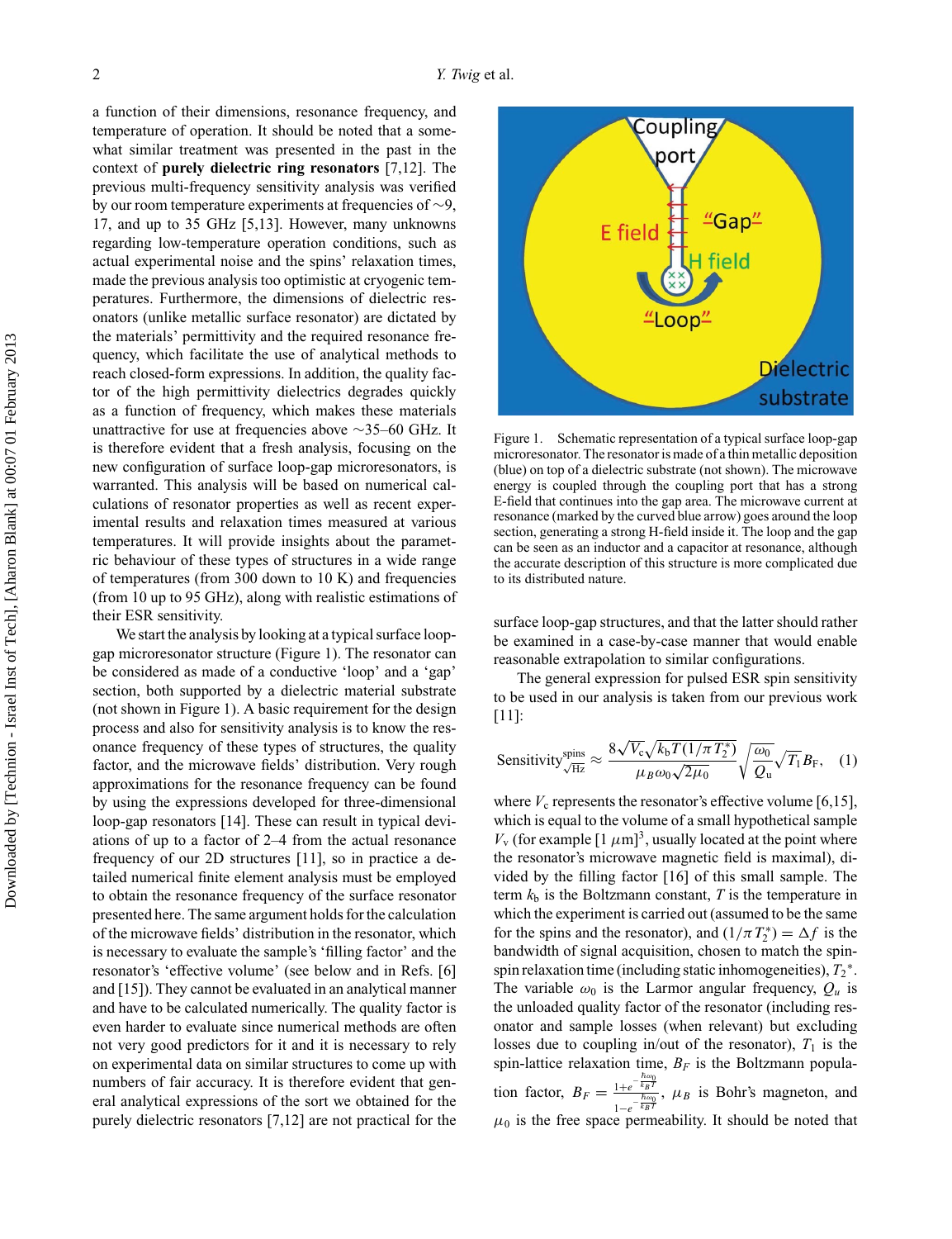analogous expressions for pulsed ESR sensitivity appear in the literature [15,17,18]. Our expression in Equation (1) (developed in Refs. [5–7] and [11]) closely follows the original derivation by Mims, but without getting into the details of exciting just part of the ESR spectrum (i.e. we assume full spectral excitation). Moreover, we employ the principle of reciprocity, common in pulsed NMR literature [19], to obtain more simplified expressions. Equation (1) provides us with the parametric behaviour of the resonators' sensitivity. Thus, as we shall see, by having a range of theoretical predictions and some experimental results for a variety of surface resonator structures at a given frequency, temperature, and sample characteristics, it is possible to extrapolate in order to find the predicted sensitivity at different frequencies, temperatures, or samples, for other smaller or larger surface resonators from the same family.

We shall start our actual analysis by examining a series of structures with geometries as shown in Figure 2, designed to operate at the Ku-band (∼12–18 GHz) range. The two upper resonators (Figure 2(a) and (b)) are representative of our 'first-generation' surface resonators [11], where coupling to the microstrip line was not optimal since they did not include a coupling port (Figure 1). The middle row in Figure 2(c) and (d) features our 'second-generation' resonators, having a much smaller inner size and improved coupling [9,10]. The structures in the bottom row (Figure 2(e) and (f)) represent our newest 'third-generation' resonators with an even smaller size, which will be described in the next section in detail. They employ a double resonator structure to enable coupling to such small volumes. For each structure in Figure 2, we have calculated the resonance frequency, quality factor, and conversion factor (linking the excited microwave power to the microwave  $B_1$  field in the resonator), both at room temperature and at 10 K. The differences between the temperatures are manifested through the larger permittivity of the rutile single crystal (i.e. 110 instead of 85 for the (001) plane and 240 instead of 165 along the crystal's C-axis), and the higher conductivity of the copper deposition  $(5 \times 10^{10} \text{ instead of } 5 \times 10^7 \text{ S/m})$ . The results of these finite element calculations are summarized in Table 1, which also lists the calculated spin sensitivity (based on Equation 1) for two typical samples at room temperature ( $E'$  centres in  $SiO<sub>2</sub>$ ) and at 10 K (phosphorousdoped  $^{28}Si - ^{28}Si$ :P). We considered the relaxation times of  $T_2^* = 100$  ns and  $T_1 = 200 \mu s$  for the SiO<sub>2</sub> sample, and  $T_2^* = 800$  ns and  $T_1 = 10 \mu s$  for the <sup>28</sup>Si:P sample. The last entry in the table provides the calculated signalto-noise ratio (SNR) for 1 second of acquisition time, for a typical 100  $\mu$ M of frozen nitroxide solution at 50 K that is placed on the resonator (we assumed  $T_2 = 2 \mu s$ ,  $T_2^* =$ 10 ns, and  $T_1 = 100 \,\mu s$ ). This SNR calculation uses Equation (4) in Ref. [11], with an additional integration over the sample volume, weighted by the factor  $B_1^2/B_1^{\max^2}$ . Table 1 also provides, when possible, the measured data about the



Figure 2. Physical layout and dimensions of a variety of Ku-band surface resonators, printed on a rutile single crystal. The name of each resonator appears near its drawing, and is related to the structure's inner diameter. The LGR\_5 and the LGR\_2 resonators represent the upper print of a double-stacked resonator structure (Figure 4) where the bottom part is LGR\_20. All dimensions are in microns.

resonators' characteristics and their actual measured spin sensitivity.

We also examined other resonator configurations at higher frequencies with the aim of further improving spin sensitivity. The resonator designs operating at Q band are shown in Figure  $3(a)$ –(c). The design principles are the same as for the previously described resonators; however, the substrate is made out of a 200- $\mu$ m-thick single crystal of  $LaAlO<sub>3</sub>$ , which is an isotropic low-loss dielectric material with permittivity of 23.98 at room temperature and ∼23.7 at 10 K [20]. The reasons for using a crystal with permittivity lower than that of rutile are to maintain resonator dimensions similar to those used in the Ku band, to enable efficient coupling from the microstrip, and to avoid large changes in resonance frequency due to temperature (since our Q-band system has a limited bandwidth of ∼33–37 GHz). We have calculated the microwave fields' distribution for each structure in Figure  $3(a)$ –(c), and a representative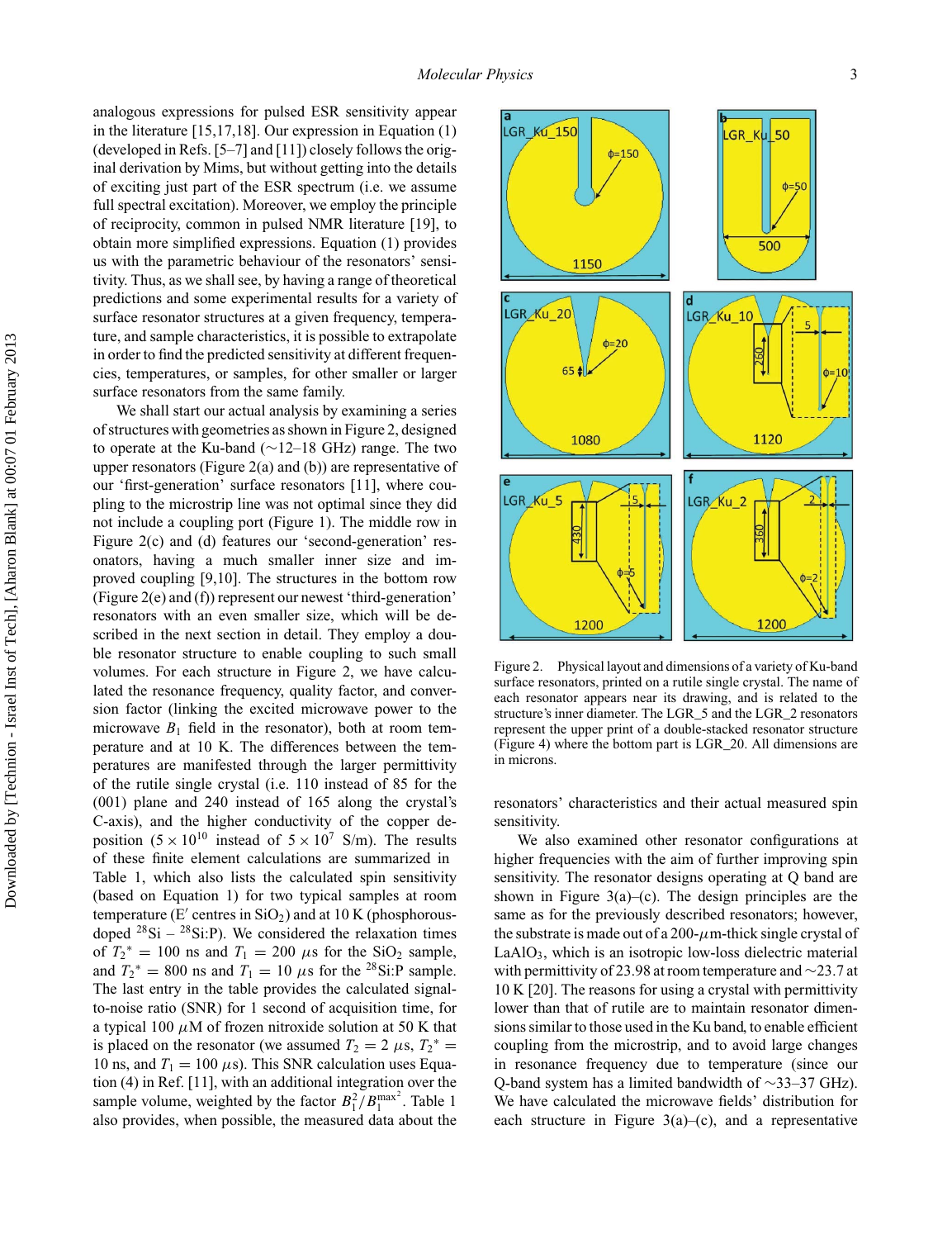| Name of structure                                                              | LGR Ku 150                                 | LGR Ku 50                          | LGR Ku 20                                  | $LGR_Ku_10$                       | LGR Ku 5                                   | LGR Ku 2                         |
|--------------------------------------------------------------------------------|--------------------------------------------|------------------------------------|--------------------------------------------|-----------------------------------|--------------------------------------------|----------------------------------|
| $V_c$ [nL] <sup>1</sup>                                                        | 6.9                                        | 4.5                                | 0.37                                       | 0.18                              | 0.093                                      | 0.042                            |
| $V_{\rm w}$ [ $\mu$ m $\times \mu$ m $\times \mu$ m] <sup>2</sup>              | $\sim$ 120 $\times$ 120 $\times$ 10        | $\sim$ 50 $\times$ 100 $\times$ 10 | $\sim$ 20 $\times$ 60 $\times$ 4           | $\sim$ 10 $\times$ 150 $\times$ 3 | $\sim$ 5 $\times$ 150 $\times$ 3           | $\sim$ 2 $\times$ 120 $\times$ 2 |
| Calc. (meas.) $f_0$ RT [GHz] <sup>3</sup>                                      | 12.72(12.36)                               | $13.74(-)$                         | 16.93(17.05)                               | $17.52(-)$                        | 16.59 (15.76)                              | $19.45(-)$                       |
| Calc. (meas.) $f_0$ LT [GHz] <sup>4</sup>                                      | $10.36(-)$                                 | $12.25(-)$                         | 14.44 (14.25)                              | $15.28(-)$                        | $14.29(-)$                                 | $16.9(-)$                        |
| Calc. (meas.) $Q_u$ RT <sup>5</sup>                                            | 56(15)                                     | $68(-)$                            | 23(15)                                     | $26(-)$                           | 40(51)                                     | $30(-)$                          |
| Calc. (meas.) $Q_u$ LT $^6$                                                    | $240(-)$                                   | $200(-)$                           | 80 (200)                                   | $60(-)$                           | $56(-)$                                    | $52(-)$                          |
| Calc. (meas.) conv. factor RT<br>$[G/\sqrt{W}]$                                | 45 (86)                                    | $80(-)$                            | $157(-)$                                   | $170(-)$                          | 565 (300)                                  | $630(-)$                         |
| Calc. (meas.) conv. factor LT<br>$\left[\frac{G}{\sqrt{W}}\right]^8$           | $52(-)$                                    | $90(-)$                            | 170 (134)                                  | $376(-)$                          | $690(-)$                                   | $1250(-)$                        |
| Calc. (meas.) sens. RT $(E'$ in<br>$SiO2$ ) [Spins/ $\sqrt{Hz}$ ] <sup>9</sup> | $1.2 \times 10^{9}$<br>$(3.1 \times 10^8)$ | $7.4 \times 10^8$ (-)              | $2.6 \times 10^8$ (-)                      | $1.7 \times 10^8$ (-)             | $1.0 \times 10^{8}$<br>$(3 \times 10^{7})$ | $6.4 \times 10^{7}$ (-)          |
| Calc. (meas.) sens. LT<br>$(^{28}Si:P)$ [Spins/ $\sqrt{Hz}$ ] <sup>10</sup>    | $3.6 \times 10^5$ (-)                      | $2.1 \times 10^5$ (-)              | $8.6 \times 10^{4}$<br>$(3.4 \times 10^5)$ | $6.5 \times 10^{4}$ (-)           | $5.3 \times 10^{4}$ (-)                    | $2.9 \times 10^4$ (-)            |
| Calc. nitroxide SNR, 50 K<br>$[SNR/\sqrt{Hz}]$ <sup>11</sup>                   | 601                                        | 580                                | 88                                         | 62                                | 15                                         | 13                               |

Table 1. Calculated and measured properties of Ku-band surface loop-gap microresonators (see Figure 2 for resonator names and dimensions).

<sup>1</sup>The effective volume [6,15] as defined in the text.

<sup>2</sup>Rough estimate of the working volume where the magnetic energy is larger than its maximum value divided by 2. Dimensions are given along the horizontal, vertical and out-of-plane axes centered on the resonator's centercentre. This parameter is useful to estimate the instantaneous field of view observed by the resonator when a sample is placed on it.

 $3$ The calculated (measured – when available) resonance frequency at room temperature.

4The calculated (measured – when available) resonance frequency at 10 K.

 $5$ The calculated (measured – when available) unloaded quality factor at room temperature.

<sup>6</sup>The calculated (measured – when available) unloaded quality factor at 10 K.<br><sup>7</sup>The calculated (measured – when available) microwave rotating frame  $B_1$  in the resonator for 1 W of input power at room temperature.

<sup>8</sup>The calculated (measured – when available) microwave rotating frame  $B_1$  in the resonator for 1 W of input power at 10 K.<br><sup>9</sup>The calculated (measured – when available) spin sensitivity for a sample of *y*-irradiated S

example is provided in Figure 4(a). The results for the calculated properties of these three Q-band structures appear on the left-hand side of Table 2. This family of resonators has not been fabricated yet. The plan for operating these resonators relies on excitation via a microstrip line, similar to the Ku-band resonators. The microstrip is excited via a thin 0.86 mm semi-rigid coaxial line through a simple adaptor (see [10]), which itself is connected to a WR-28 waveguide via waveguide-to-coax adapter. A similar scheme was used to excite our purely dielectric resonators at Q band [5].

For the high end of expected sensitivity performance we looked at the possibility of constructing W-band surface resonators that operate at ∼95 GHz. Here we made use of a single crystal with even lower permittivity, i.e. sapphire  $(A<sub>12</sub>O<sub>3</sub>)$ , which is anisotropic and, just like rutile, has one axis with a larger permittivity of 11.45, compared to the permittivity in the plane perpendicular to it, which is 9.4 [20]. The geometry of the W-band resonators is shown in Figure  $3(d)$ –(f). It was calculated with a sapphire substrate thickness of 150  $\mu$ m; the results of the calculations appear in Table 3. The resonators LGR\_W\_20 and LGR\_W\_5 were fabricated at the Technion's clean room facility with a  $200-\mu$ m-thick sapphire substrate. Figure 5(a) shows an optical microscope photo of one of the manufactured LGR\_W\_20 resonators. In order to allow coupling without significant losses along the transmission line, coming and going from the microwave bridge, we produced a special circular-to-microstrip waveguide transition and used a special microstrip line made of  $150-\mu$ m-thick quartz with gold plating. The transition is based on the downscaling in size (up-scaling in frequency) of the design presented in Ref. [21] for 9–11 GHz. At W band we managed to obtain a bandwidth of 12 GHz (∼86–98) for this transition, verified by vector network analyser measurements (Anritsu, model 37397) using a two-port symmetric transition system (Figure 5(b)). Following that, we cut the twoport system along its symmetry plane and measured the oneport response of the LGR\_W\_20 and LGR\_W\_5 resonators by placing them at the most optimal location (couplingwise) along the microstrip line, as schematically depicted in Figure 5(c). Typical results exhibiting clear resonance (with Q of ∼12) centred at ∼88 GHz are shown in Figure 5(d).

#### **3. Third-generation surface loop-gap microresonators: design, production method, and experimental results**

Following this general description and mainly theoretical analysis of various resonator configurations, we want to focus now on a specific experimental example of our most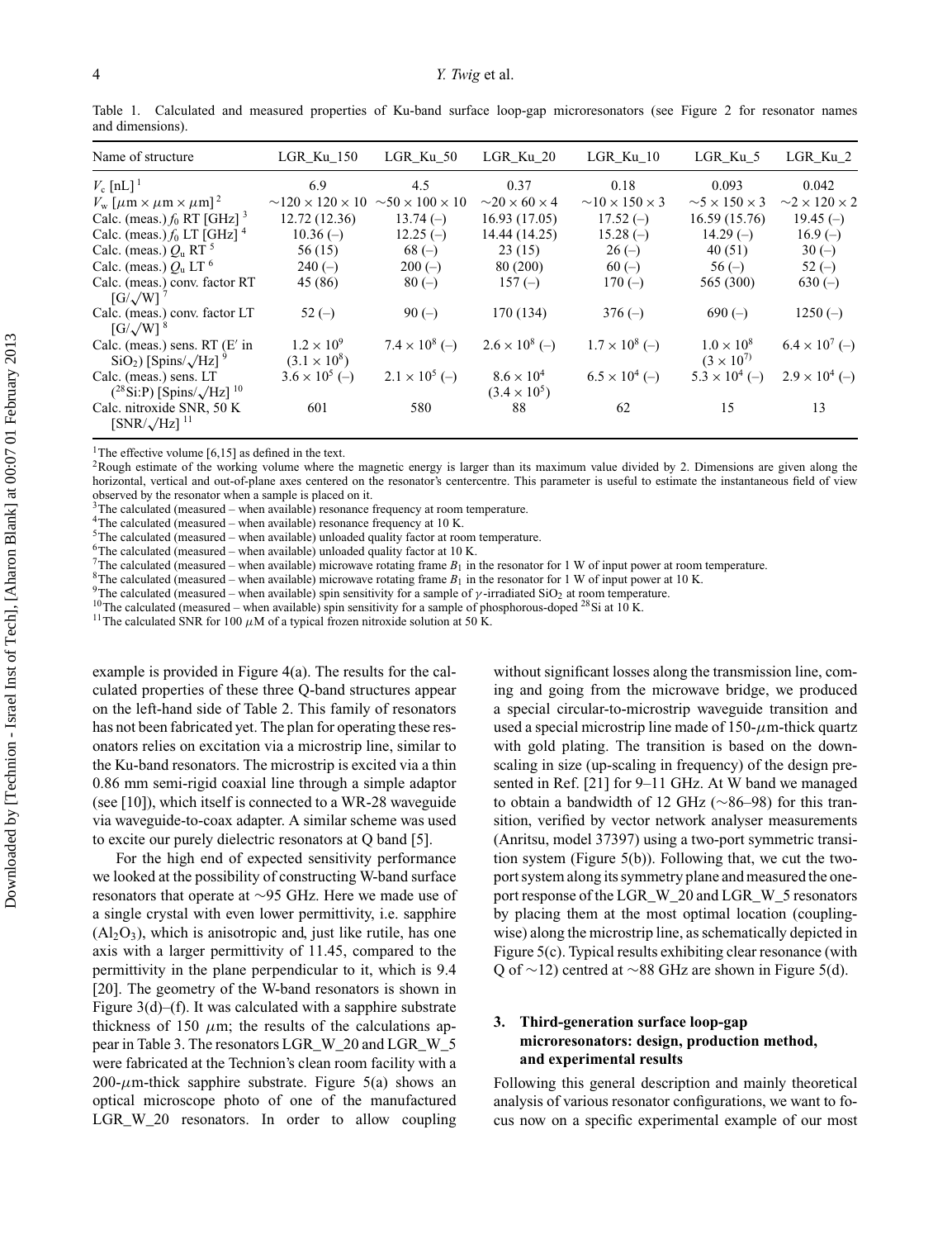| Name of structure                                    | LGR $Q_2$ 20                     | LGR $Q_5$             | LGR $Q2$                          | LGR W 20                         | LGR W 5                           | LGR W 2                           |
|------------------------------------------------------|----------------------------------|-----------------------|-----------------------------------|----------------------------------|-----------------------------------|-----------------------------------|
| $V_c$ [nL]                                           | 0.50                             | 0.10                  | 0.10                              | 0.31                             | 0.14                              | 0.11                              |
| $V_{\rm w}$ [ $\mu$ m $\times \mu$ m $\times \mu$ m] | $\sim$ 20 $\times$ 20 $\times$ 5 | $\sim8\times6\times3$ | $\sim$ 2 $\times$ 15 $\times$ 1.5 | $\sim$ 20 $\times$ 20 $\times$ 4 | $\sim$ 8 $\times$ 26 $\times$ 1.8 | $\sim$ 4 $\times$ 15 $\times$ 1.2 |
| Calc. $f_0$ RT [GHz]                                 | 34.58                            | 33.70                 | 34.47                             | 95.0 <sup>1</sup>                | 95.1 <sup>1</sup>                 | 94.8                              |
| Calc. $f_0$ LT [GHz]                                 | 34.82                            | 33.99                 | 34.7                              | 95.0                             | 95.1                              | 94.8                              |
| Calc. $Q_n$ RT                                       | 87                               | 71                    | 76                                | 50 <sup>2</sup>                  | 48 <sup>2</sup>                   | 45                                |
| Calc. $Q_u$ LT                                       | 107                              | 96                    | 96                                | 61                               | 50                                | 48                                |
| Calc. conv. factor RT                                | 226                              | 430                   | 471                               | 67                               | 92                                | 125                               |
| $[G/\sqrt{W}]$                                       |                                  |                       |                                   |                                  |                                   |                                   |
| Calc. conv. factor LT $[G/\sqrt{W}]$                 | 245                              | 539                   | 548                               | 90                               | 109                               | 132                               |
| Calc. sens. RT $(E' \text{ in } \text{SiO}_2)$       | $5.47 \times 10^{7}$             | $2.8 \times 10^7$     | $2.6 \times 10^{7}$               | $1.2 \times 10^{7}$              | $8.5 \times 10^{6}$               | $7.8 \times 10^{6}$               |
| $\left[\text{Spins}/\sqrt{\text{Hz}}\right]$         |                                  |                       |                                   |                                  |                                   |                                   |
| Calc. sens. LT $(^{28}SiP)$<br>$[Spins/\sqrt{Hz}]$   | $2.35 \times 10^{4}$             | $1.2 \times 10^{4}$   | $1.1 \times 10^{4}$               | $5.5 \times 10^{3}$              | $4.1 \times 10^{3}$               | $3.7 \times 10^{3}$               |
| Calc. nitroxide SNR,<br>50 K[SNR/ $\sqrt{Hz}$ ]      | 84                               | 49                    | 38                                | 401                              | 260                               | 225                               |

Table 2. Calculated and measured properties of Q- and W-band surface loop-gap microresonators (see Figure 3 for resonator names and dimensions).

<sup>1</sup>Measured frequency of 89 GHz of a slightly different configuration (see Figure 5).

2Measured unloaded *<sup>Q</sup>* of <sup>∼</sup>24 (see Figure 5).

recent 'third-generation' resonators. In previous works [6,8–11], and also in this paper's theoretical Section II it was made clear that, in order to improve spin sensitivity, it is necessary to reduce the resonator's size as much as



Figure 3. Physical layout and dimensions of a variety of Q- and W-band surface resonators. The inserts in Plates b–f show the fine details of the inside of the resonators. All dimensions are in microns.

possible while still maintaining reasonable values of the quality factor, *Q* (which would justify calling it a 'resonator'). The smallest size we reached in our previous work was a surface resonator with inner dimensions of  $\sim$ 20 × 65  $\mu$ m (see Figure 2(c)) for operation in the Ku-band range (∼14–17 GHz, depending on the temperature) [9,10]. While smaller designs can be calculated and constructed for the Ku band, they run into the problem of efficiently coupling the microstrip line to the resonator (Figure 6(a)). Namely, in such small resonators, microwave energy is concentrated in a very small volume; therefore, it essentially hinders all coupling efforts from the millimetre-scale microstrip line to the micron-scale resonator. One way to overcome this is to move into higher frequencies, as was



Figure 4. Calculated microwave magnetic field for two typical Q- and W-band resonators (LGR\_Q\_2 on the left and LGR\_W\_2 on the right) in a plane located 2.5  $\mu$ m above the resonator's surface. The colour bar shows the field values normalized to the maximum field in the plane.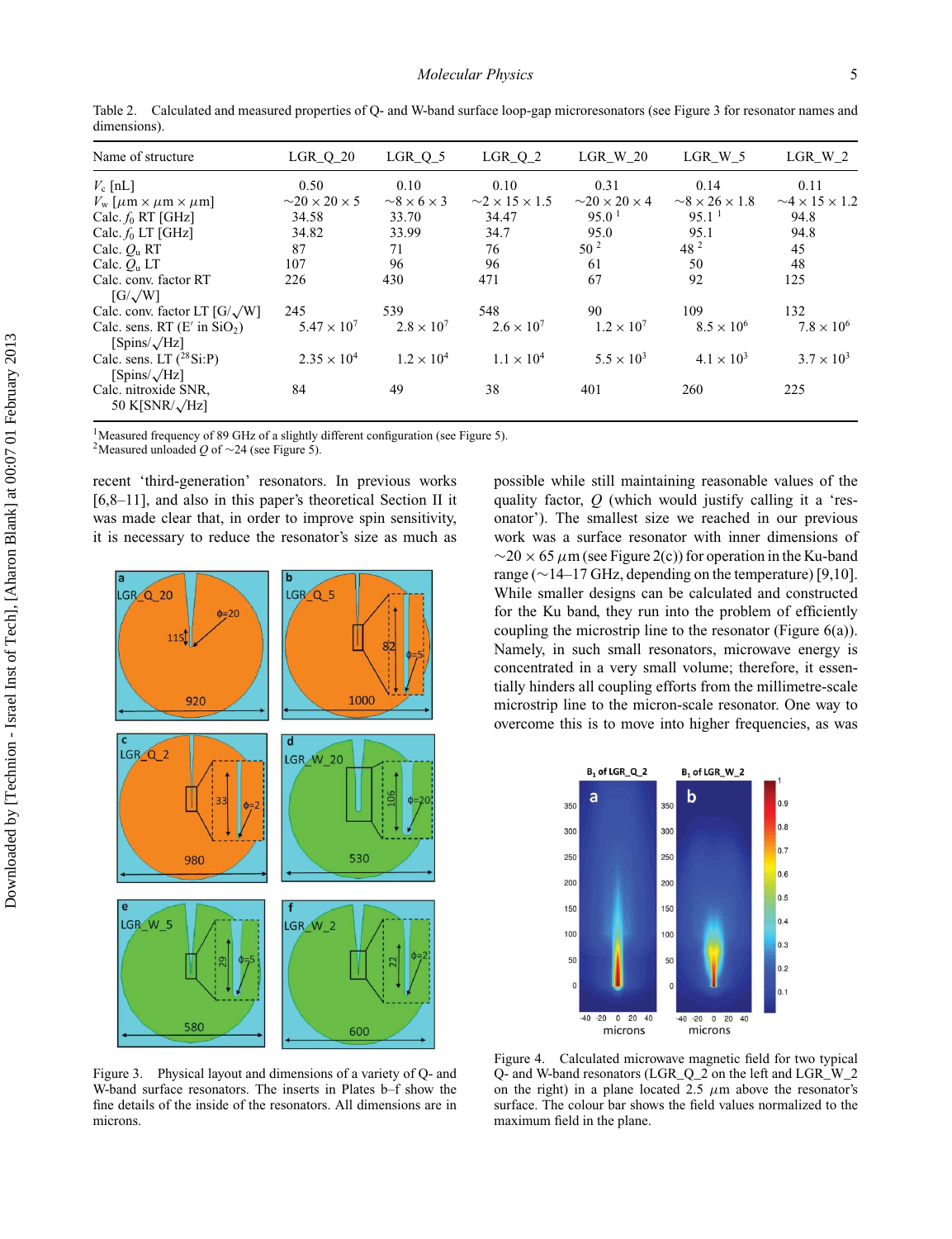| Surface preparation | Wafer type: $TiO2$                                                                                         |
|---------------------|------------------------------------------------------------------------------------------------------------|
|                     | Cleaning: ultrasonic bath in acetone,<br>methanol and isopropanol (5 min<br>each). Final rinse with water. |
|                     | Heating: on plate at $300^{\circ}$ C for 10 min                                                            |
| Photoresist coating | Photoresist type: Clariant AZ 5214 E                                                                       |
|                     | Spin velocity: 1500 rpm                                                                                    |
|                     | Spin time: 1 min                                                                                           |
| Pre-Bake            | On a hotplate at $110^{\circ}$ C for 90 sec                                                                |
| Exposure            | System: Karl Suss MA-6 Mask Aligner                                                                        |
|                     | Exp. type: Soft contact                                                                                    |
|                     | Alignment gap: start with 35 $\mu$ m and<br>eventually bring to full contact                               |
|                     | Exp. time: 1.9 sec                                                                                         |
| Post-Bake           | On a hotplate at $120^{\circ}$ C for 2 min                                                                 |
| Flat exposure       | Exposure without mask on mask aligner<br>for $15$ sec                                                      |
| Development         | Total development time: 45 sec                                                                             |
| Metal deposition    | System: Airco Temescal FC-1800                                                                             |
|                     | E-beam evaporator                                                                                          |
|                     | First layer: Ti $(100 \text{ A}^{\circ})$                                                                  |
|                     | Second layer: Au (9000 $A^{\circ}$ )                                                                       |
| Lift-off            | Ultrasonic bath in acetone for 5 min                                                                       |
| $Si3N4$ deposition  | System: PlasmaTherm -790 PECVD                                                                             |
|                     | Gases: $SiH_4/N_2$ and $NH_3$                                                                              |
|                     | Temperature: 250C. Time: 17 min                                                                            |
|                     | Layer thickness: 3000A                                                                                     |

Table 3. Preparation protocol for two-sided surface loop-gap microresonators (LGR 5 and LGR 2).

Note: The process on the other side of the  $TiO<sub>2</sub>$  crystal is the same, except for the need to align the resonators using alignment marks during the exposure process.



Figure 5. Preliminary results for a surface microresonator at 88 GHz. (a) Optical image of the resonator. (b) Photo of the waveguide-to-microstrip transitions used for the two-port measurements, and then one-port measurements (after cutting it at the centre). (c) Drawing of the one-port structure used for testing the resonator. (d) Reflection coefficient of the coupling line without resonators (red) and with resonators with an i.d. of 5  $\mu$ m (blue) and 20  $\mu$ m (magenta). A resonance mode with loaded  $Q_L \sim 12$  is clearly visible, but because of the low *Q* there are many reflections and small dips inside the large resonance mode caused by small line reflections (the dashed black line serves as a guide to the eye).



Figure 6. Coupling schemes to the surface loop-gap microresonators. (a) 'Conventional' one-stage coupling to the resonator of interest. (b) A two-stage gradual coupling scheme to a relatively large lower resonator, which is coupled to a smaller resonator of interest on top of the rutile crystal.

demonstrated above. However, we wanted to provide a more general solution that would also make it possible to further decrease resonator size in all frequency bands in the future. To the end of solving the coupling problem, we came up with the hybrid design depicted in Figure 6(b). This new resonator is made of two metallic parts that sandwich the dielectric substrate. The lower part is made of our previous  $\sim$ 20 × 65- $\mu$ m resonator (LGR\_Ku\_20), which is designed to have the same resonance frequency as the upper resonator. The latter can now be much smaller than previous designs and still couple well to the microstrip line through the lower resonator. Thus, this structure can be described as a non-symmetric double-stacked loop-gap surface microresonator. We will proceed to make a theoretical and experimental analysis of such structures featuring upper resonators of two different sizes, with inner diameters of 5 and 2  $\mu$ m.

Figure 7 shows the details of one of the upper resonators with an inner diameter of 5  $\mu$ m (LGR\_Ku\_5) and Figure 8(a) and (b) shows its calculated electric and magnetic fields. Other relevant properties of this and of the  $2-\mu m$  resonator are presented in Table 1. The magnetic microwave energy is clearly concentrated at the centre of the resonator and along the boundaries of the thin gap. Figure 8(c) shows that both the lower and upper resonators are excited at the same frequency, but that the field is much stronger for the upper (smaller) one.

The resonators were manufactured at the Technion's clean room facility using the lithographic process detailed in Table 3. Following these processes, the rutile crystal with several identical resonators was sliced using a diamond blade and a single resonator was fitted onto our cryogenic ESR imaging probe [10] to perform actual measurements in our home-made pulsed ESR system [5]. The experiments reported here were carried out only at room temperature and employed a test sample of  $\gamma$ -irradiated quartz (i.e. E' centres in SiO<sub>2</sub>) with  $\sim$ 4 × 10<sup>16</sup> defects per cubic centimetre (measured by Bruker's EMX CW system with respect to a reference sample). We employed a simple Hahn echo sequence with interpulse delay of  $\tau = 1000$  ns and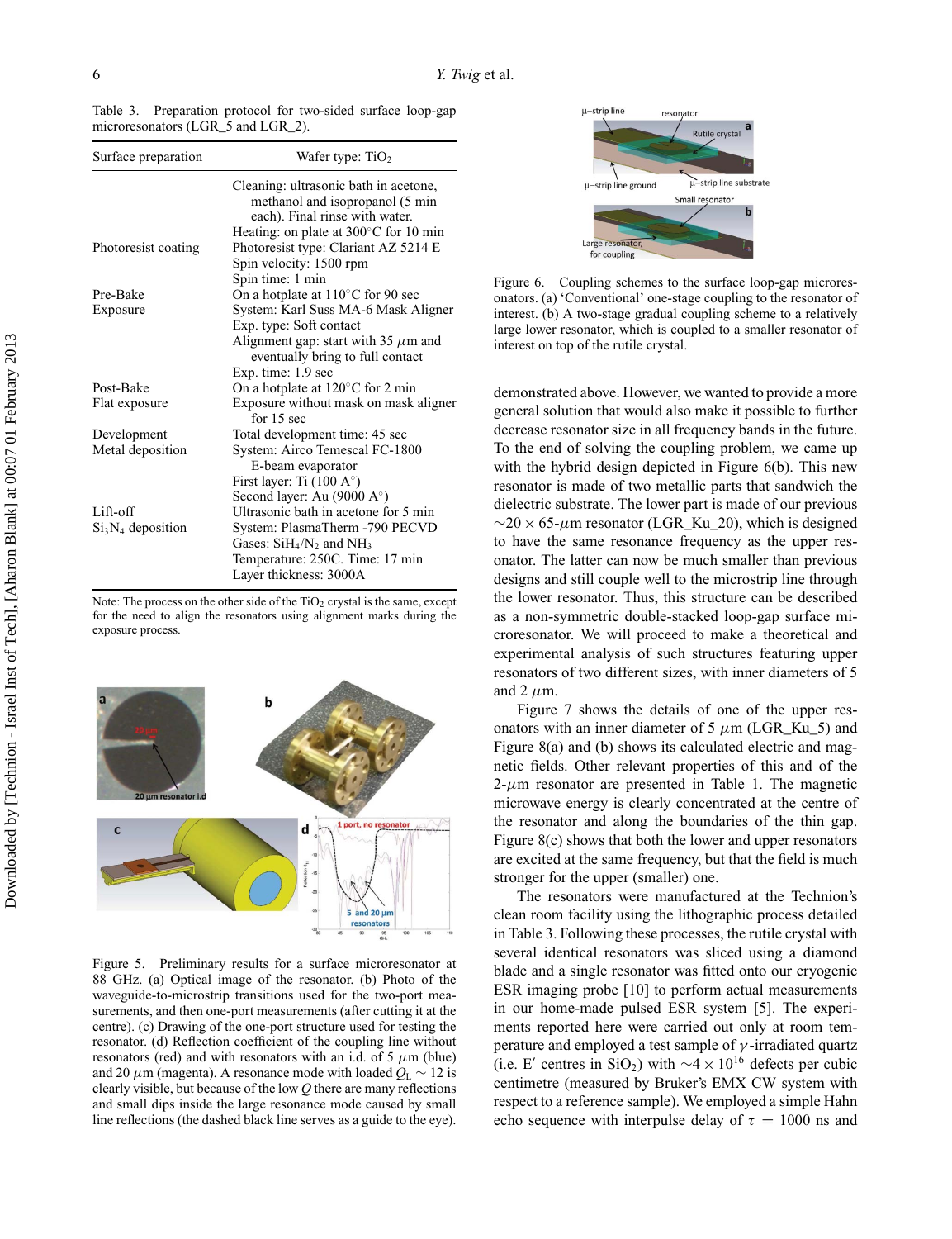

Figure 7. Physical dimensions of the LGR\_Ku\_5 resonator (in microns). (a) A large-scale view of the resonator, with the yellow part representing a 1- $\mu$ m copper layer deposited on a 200- $\mu$ m-thick rutile single crystal (with the crystal's C-axis horizontal). The bottom part of the crystal has the old 20  $\times$  65-mm resonator [10] patterned on it (not shown here, only in Figure 1(b)). (b) Enlarged view of the centre of the resonator.



Figure 8. (a) Electric (marked as  $E_1$ ) and (b) magnetic (marked as  $H_1$ ) fields, as calculated by the finite-element microwave simulation, for the LGR\_Ku\_5 resonator around its central feature (1  $\mu$ m above the copper surface). The origin is at the centre of the resonator. (c) The  $B_1$  field plotted at the centre of the resonator along a line going out-of-plane from  $-220 \mu$ m (below the surface of the resonator) up to 100  $\mu$ m above it. The incident microwave power going into the resonator that was considered in these calculations is 1 W. (d) Calculated (blue line) and measured (brown line) reflection coefficient  $(S_{11})$  of the LGR\_Ku\_5 resonator.

 $\pi/2$  ( $\pi$ ) pulse lengths of 30 (60) ns, with a repetition rate of 5 kHz. The time-domain echo signal of this measurement is shown in Figure 9, along with the noise (recorded under the same conditions but at a 100-G field offset). The measured spin sensitivity was evaluated using the known sample's spin concentration and the calculated microwave magnetic fields of the resonator, as described in [11]. Briefly, although the sample is much larger than the resonator and extends well into areas where there is no  $B_1$  field, our numerical calculations allow us to know the actual volume from which the signal is acquired. Basically, this is done by summing all voxel elements in the sample and weighing their contribution to the signal according to the local value of  $B_1^2/B_1^{\max^2}$ .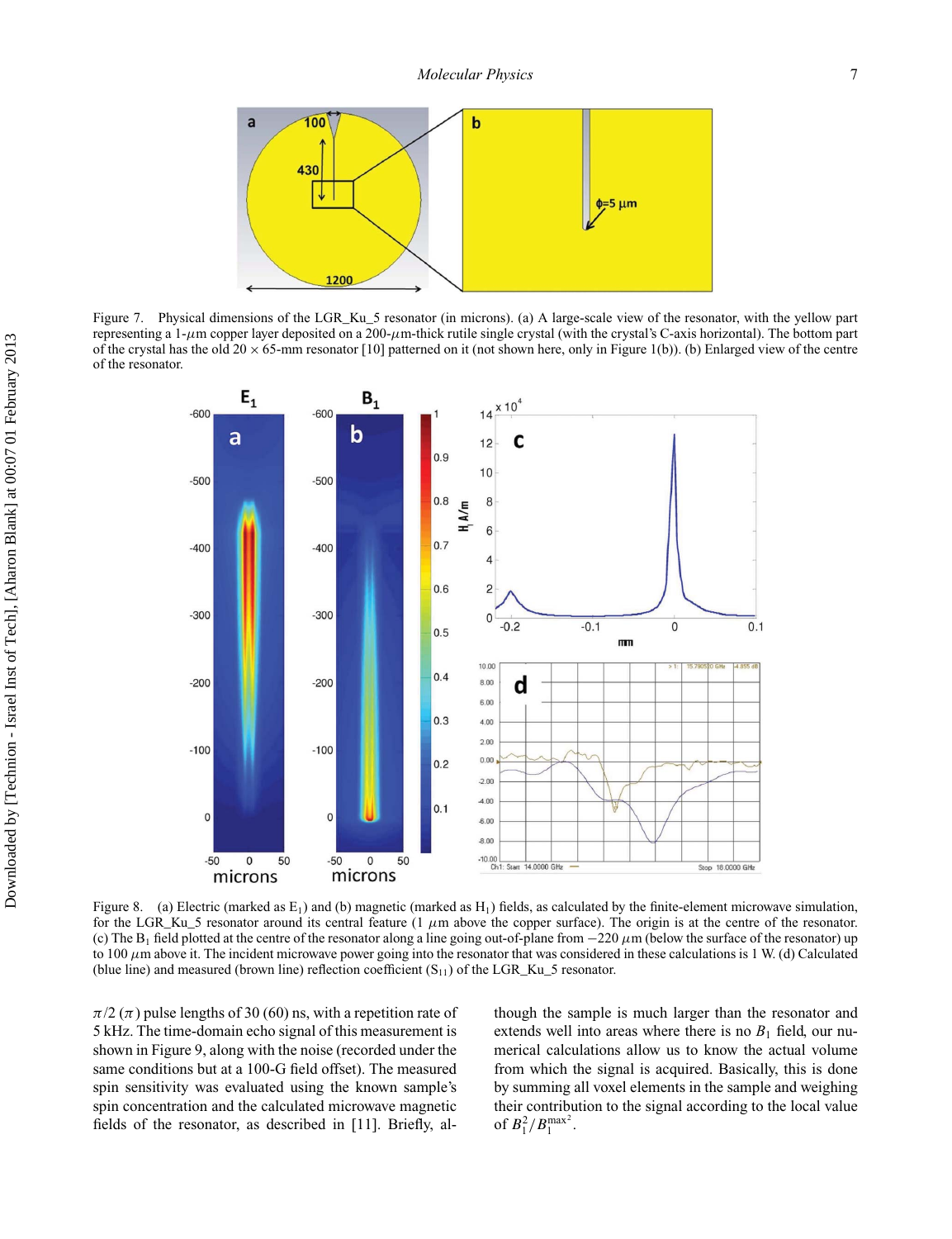

Figure 9. A time-domain ESR signal of  $\gamma$ -irradiated SiO<sub>2</sub> measured with the LGR\_Ku\_5 resonator at room temperature. The signal (solid blue line) and noise (dashed red line) were both reordered with 48,000 averages (∼10 s at 5 kHz repetition rate).

#### **4. Discussion**

Surface loop-gap microresonators have proved to be the most sensitive configuration employed to date in inductiondetection ESR. This is due to their record-breaking small effective volume (while maintaining reasonable high *Q* values, especially at low temperatures), which, based on Equation (1), is the major factor facilitating their high sensitivity. Here we examined (mainly theoretically) configurations that go down to an inner diameter size of 2  $\mu$ m and show a steady increase in sensitivity as we move from larger to smaller sizes. In principle, it is possible to imagine reaching much smaller structures, in the hundreds or tens of nanometres, made available by modern lithographic methods. In practice, however, regarding our family of resonators, this means having a longer 'gap' that requires an increased capacitance in order to compensate for the reduction in 'loop' inductance (and thus maintain a fixed resonance frequency). This is not desirable since the microwave magnetic field also spreads out to parts of the gap (see Figures 4 and 8), which implies that such further considerable miniaturization would generate very small benefits, if any at all – as is apparent from our calculations. Having a small loop and a relatively long gap also means that the *Q* of the resonator (which is proportional to loop inductance) becomes smaller – a trend shown in Tables 1 and 2. The bottom line of all of this is that further miniaturization does not seem to be beneficial, sensitivity-wise. For example, there is not much gain in spin sensitivity when going from LGR\_Ku\_10 to LGR\_Ku\_5 or when moving from LGR\_Q\_5 to LGR\_Q\_2 and also from LGR\_W\_5 to LGR\_W\_2, as apparent in Tables 1 and 2 (LGR\_Ku\_2 shows quite an improvement with respect to LGR\_Ku\_5, but this is mainly because it was designed for a higher frequency). Furthermore, coupling to the microstrip can become a problem because, even with the double-stacked configuration, there is a limit to the difference in size

between the lower and upper resonators that would still support efficient coupling to the smaller one. Finally, a much smaller loop size means that the sensitive volume extends to a very small height above the resonator. Already in the 2-μm resonators the sample must be very close ( $\sim$ 1.5 μm) to the resonator's surface to enable good measurements; therefore, much smaller loop sizes would mean that, in practice, the sample must be grown or placed directly on the resonator – which can be very challenging. The limited set of experimental results we presented provides good support for our theoretical analysis. These results, together with the above-mentioned insights about the prospects of further miniaturization, make it evident that the configurations presented here represent the current upper limit for this surface resonator technology. Therefore, the resonators presented in this work represent a viable approach to the further improvement of induction-detection spin sensitivity by a factor of ∼23 by advancing from the configuration described in the recent work with the LGR\_Ku\_20 resonator operating at Ku band [9,10] to the future LGR\_W\_2 resonator operating at W band. We have begun to travel along this path, and have already reached nice sensitivity levels at room temperature for the LGR\_Ku\_5 resonator. Also, we have achieved a basic design and measured MW properties for the LGR\_W\_5 resonator.

The characteristics of the resonant structures presented here, such as spin sensitivity, quality, and conversion factor, can be compared to some relevant data from the literature for especially small loop-gap resonators. For example, Forrer and co-workers describe a cryogenic loop-gap resonator with a volume of ∼40 nL, operating at Q band, with a room-temperature *Q* factor of 205, that has a conversion factor of 17 G/ $\sqrt{W}$  (but the absolute spin sensitivity is not reported) [22]. Hyde and co-workers present two miniature loop-gap and TE011 resonators at W band, only to find out that at these frequencies the latter, with a volume of ∼71 nL, shows the better results [23]. These include <sup>a</sup> *<sup>Q</sup>* factor of 2380, conversion factor of <sup>∼</sup>30 G/√W, and spin sensitivity of  $\sim$ 2 × 10<sup>9</sup> spin/ $\sqrt{Hz}$  for liquid samples at room temperature. It is thus apparent that the performance of 'conventional' miniature loop-gap and cylindrical resonators is quite distant from that of the surface resonators presented here, although their *Q* factor is better. Another example from the literature, which is of relevance, is the use of surface *microstrip-based* resonators [8]. Some of these structures were already analysed and compared to our structures in a previous paper [11]. Here we note that the smallest of those microstrip resonators, with typical dimension of ∼20 μm at ∼14 GHz, showed a *Q* factor of <sup>∼</sup>55, conversion factor of <sup>∼</sup>200 G/√W, and absolute spin sensitivity of  $\sim 10^9$  spin/ $\sqrt{\text{Hz}}$  at room temperature for a DPPH sample [8]. These capabilities are somewhat inferior to those presented here but still represent a viable approach to resonator miniaturization. The main limiting issues with these resonators are the lack of variable coupling